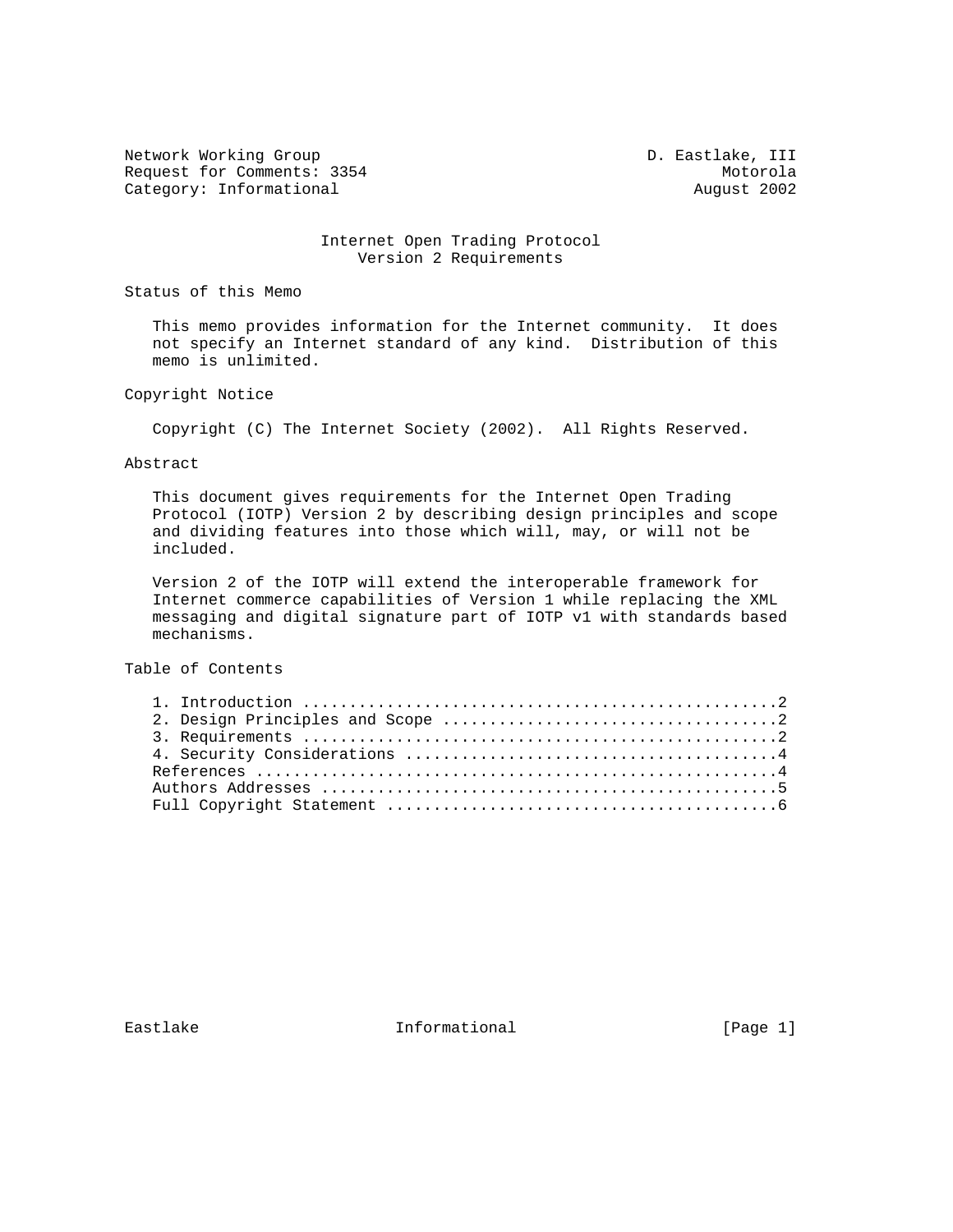1. Introduction

 Version 2 of the Internet Open Trading Protocol (IOTP) will extend the interoperable framework for Internet commerce capabilities of Version 1 [RFC 2801] as described in Section 3 below. In addition, it will replace the ad hoc XML messaging and digital signature [RFC 2802] parts of IOTP v1 with standards based mechanisms [RFC 3275].

 This document gives requirements for the Internet Open Trading Protocol (IOTP) Version 2 by describing design principles and scope and dividing features into those which will, may, or will not be included.

- 2. Design Principles and Scope
	- 1. The specification must describe the syntax and processing necessary for an extension of the interoperable framework for Internet commerce described in IOTP V1.0 [RFC 2801].
	- 2. Keep changes to IOTP V1.0 to a minimum.
	- 3. Maintain all existing functionality of IOTP V1.0.
	- 4. Test all XML DTDs and/or Schemas and XML examples in the specification to insure that they are well-formed.
	- 5. Create usage/implementation guidance information, probably as a separate document.
	- 6. It should be designed to work well with other protocols such as ECML [RFC 3106].
	- 7. IOTP Version 2 should be developed as part of the broader Web design philosophy of decentralization, URIs, Web data, and modularity /layering / extensibility. [Berners-Lee, WebData] In this context, this standard should take advantage of existing provider (and infrastructure) primitives.
- 3. Requirements

IOTP Version 2 will include the following:

- 1. Be a superset of IOTP Version 1.
- 2. Provide for the Dynamic Definition of Trading Sequences. I.E., transactions will not be limited, as with v1, to a single payment and a single delivery with delivery occurring after payment.

Eastlake **Informational** Informational [Page 2]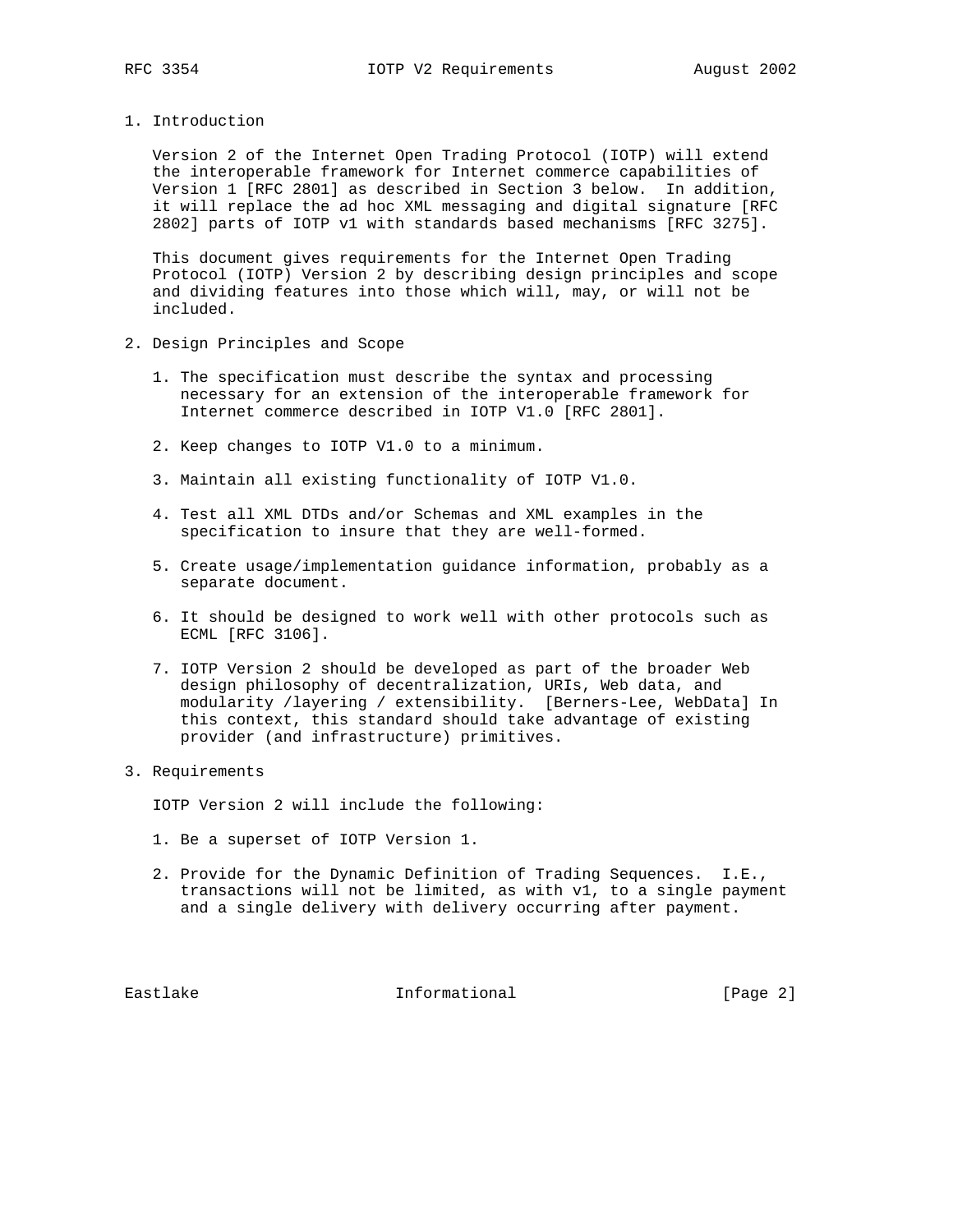Instead, it will be possible to propose an arbitrary sequence of transaction steps.

- 3. Include specification of an Offer Request Block.
- 4. Support Improved Problem Resolution (extend to cover presentation of signed receipt to customer support party, better defined Customer Care role, etc.).
- 5. Add provisions to indicate and handle a payment protocol not tunneled through IOTP.
- 6. Add support for server based wallets.

The following may be include in IOTP v2:

- 1. Support Repeated/ongoing payments. For example, a means to specify that a customer approval covers not only the instant purchase but also some limited number of future purchase with some total or per purchase spending limit.
- 2. Enhanced Server to Server messages. For example, a means for a Delivery Handler to inform a Payment Handler that goods have actually shipped, which may be a pre-condition for making a charge against a credit card.
- 3. Include the ability to add both fields and attributes to existing trading blocks in addition to the present ability to add entirely new trading blocks.

The following are out of scope for IOTP version 2:

- 1. Legal or regulatory issues surrounding the implementation of the protocol or information systems using it.
- 2. Design of an XML Messaging Layer. Instead, whatever is or appears most likely to become the standard XML messaging layer will be used. This includes a standard enveloping, addressing, and error reporting framework.
- 3. Design of XML Digital Signatures. Instead, the existing standard [RFC 3275] will be used.

Eastlake Informational [Page 3]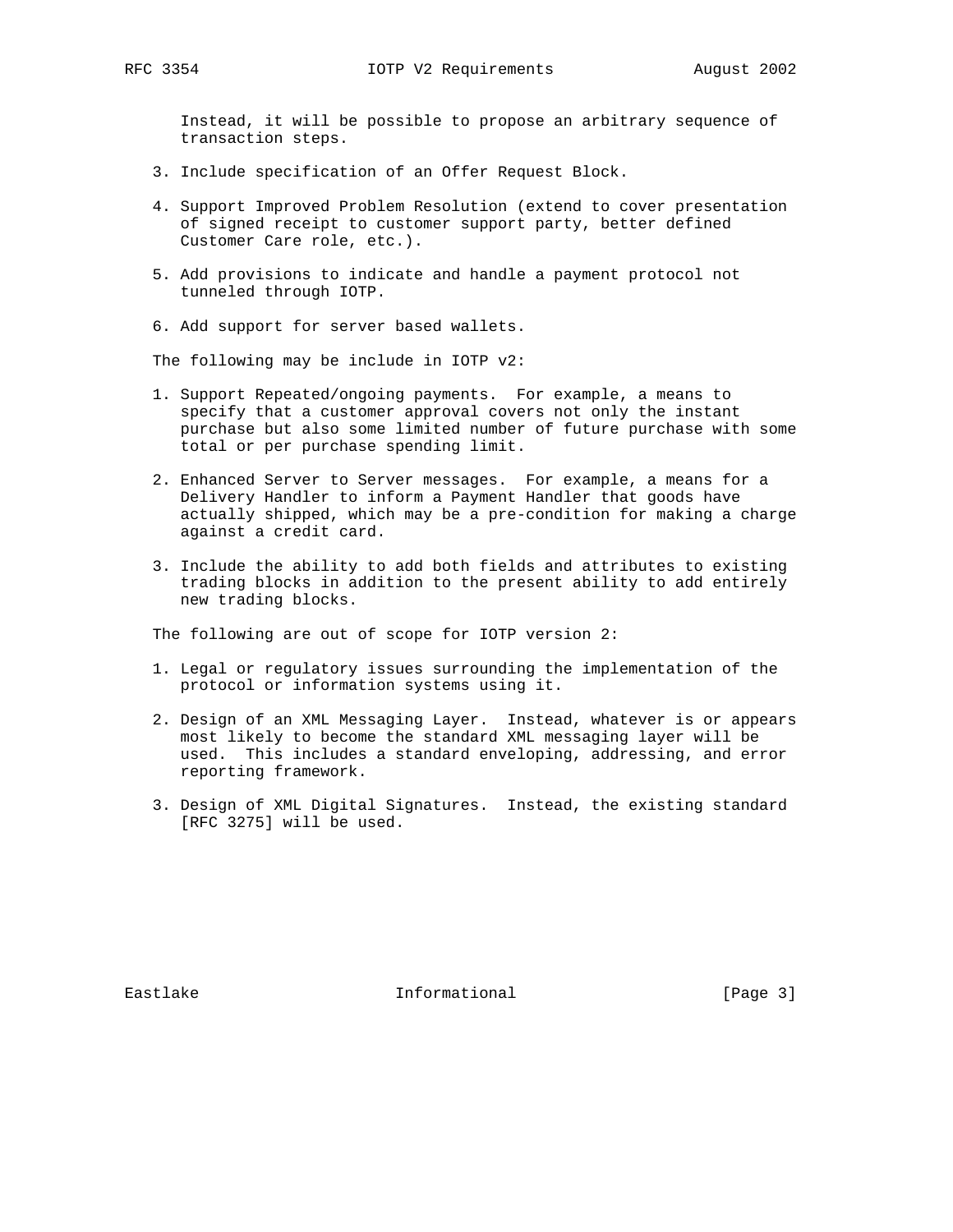## 4. Security Considerations

 As provided above, IOTP v2 will provide optional authentication via standards based XML Digital Signatures [RFC 3275]; however, neither IOTP v1 nor v2 provide a confidentiality mechanism. Both require the use of secure channels such as those provided by TLS [RFC 2246] or IPSEC for confidentiality and depend on the security mechanisms of any payment system used in conjunction with them to secure payments.

## References

|            | [Berners-Lee] "Axioms of Web Architecture: URIs",<br><http: axioms.html="" designissues="" www.w3.org="">, "Web<br/>Architecture from 50,000 feet",<br/><math>\text{thtp:} //</math>www.w3.org/DesignIssues/Architecture.html&gt;.</http:> |
|------------|--------------------------------------------------------------------------------------------------------------------------------------------------------------------------------------------------------------------------------------------|
| [RFC 2026] | Bradner, S., "The Internet Standards Process --<br>Revision 3", BCP 9, RFC 2026, October 1996.                                                                                                                                             |
| [RFC 2246] | Dierks, T. and C. Allen, "The TLS Protocol: Version<br>1.0", RFC 2246, January 1999.                                                                                                                                                       |
| FRFC 28011 | Burdett, D., "Internet Open Trading Protocol - IOTP<br>Version 1.0", RFC 2801, April 2000.                                                                                                                                                 |
| FRFC 28021 | Davidson, K. and Y. Kawatsura, "Digital Signatures for<br>the v1.0 Internet Open Trading Protocol (IOTP)", RFC<br>2802, April 2000.                                                                                                        |
| [RFC 3106] | Eastlake, D. and T. Goldstein, "ECML v1.1: Field Names<br>for E-Commerce", RFC 3106, April 2001.                                                                                                                                           |
| [RFC 3275] | Eastlake, D., Reagle, J. and D. Solo, "XML-Signature<br>Syntax and Processing", RFC 3275, March 2002.                                                                                                                                      |
| [WebData]  | "Web Architecture: Describing and Exchanging Data",<br><http: 04="" 1999="" webdata="" www.w3.org="">.</http:>                                                                                                                             |
| [ XML ]    | "Extensible Markup Language (XML) 1.0 (Second<br>Edition)", <http: 1998="" rec-xml="" tr="" www.w3.org="">, T.<br/>Bray, J. Paoli, C. M. Sperberg-McQueen.</http:>                                                                         |

Eastlake Informational [Page 4]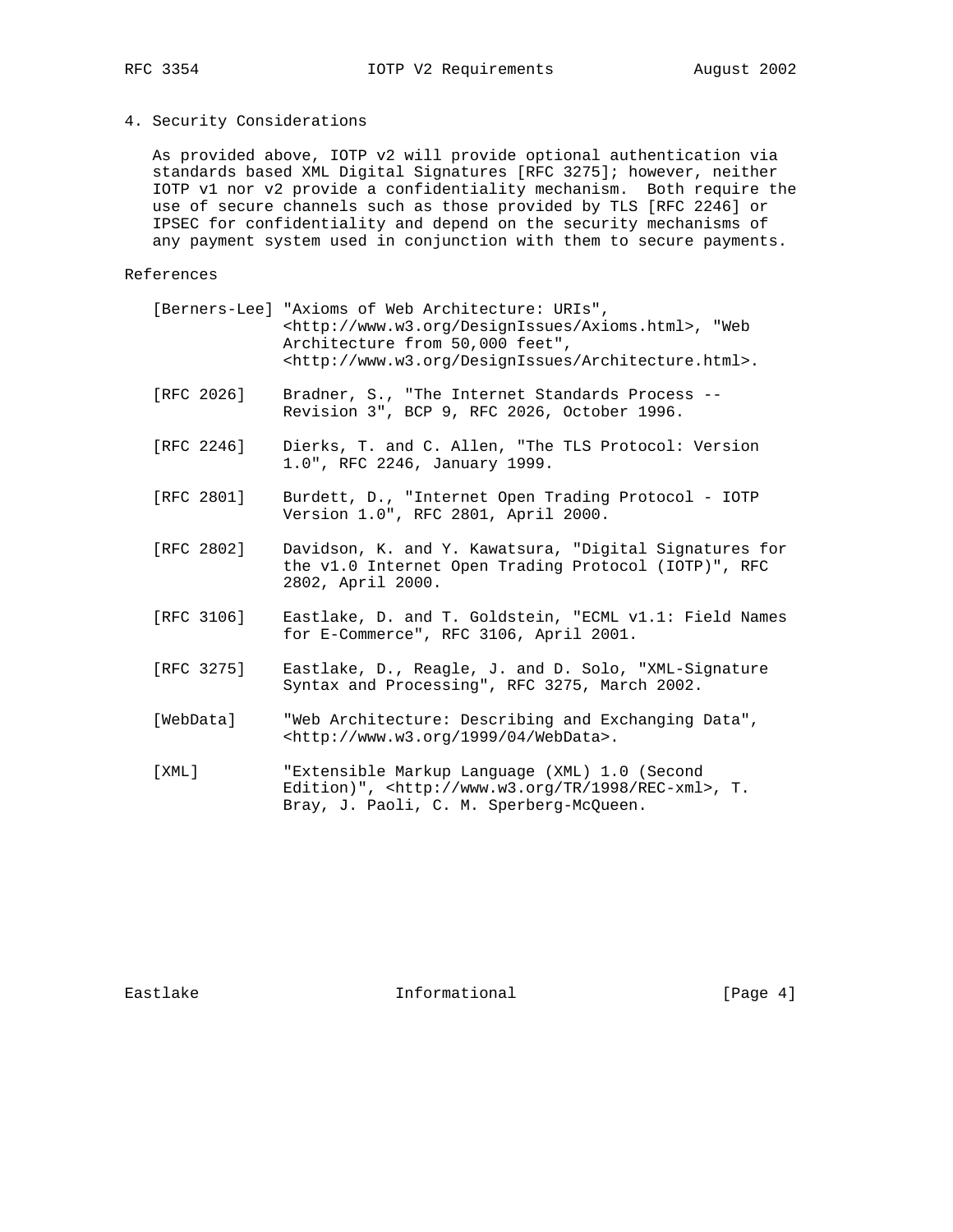Author's Addresses

 Donald E. Eastlake 3rd Motorola 155 Beaver Street Milford, MA 01757 USA Phone: +1-508-851-8280 (w) +1-508-634-2066 (h) EMail: Donald.Eastlake@motorola.com

Eastlake Informational [Page 5]